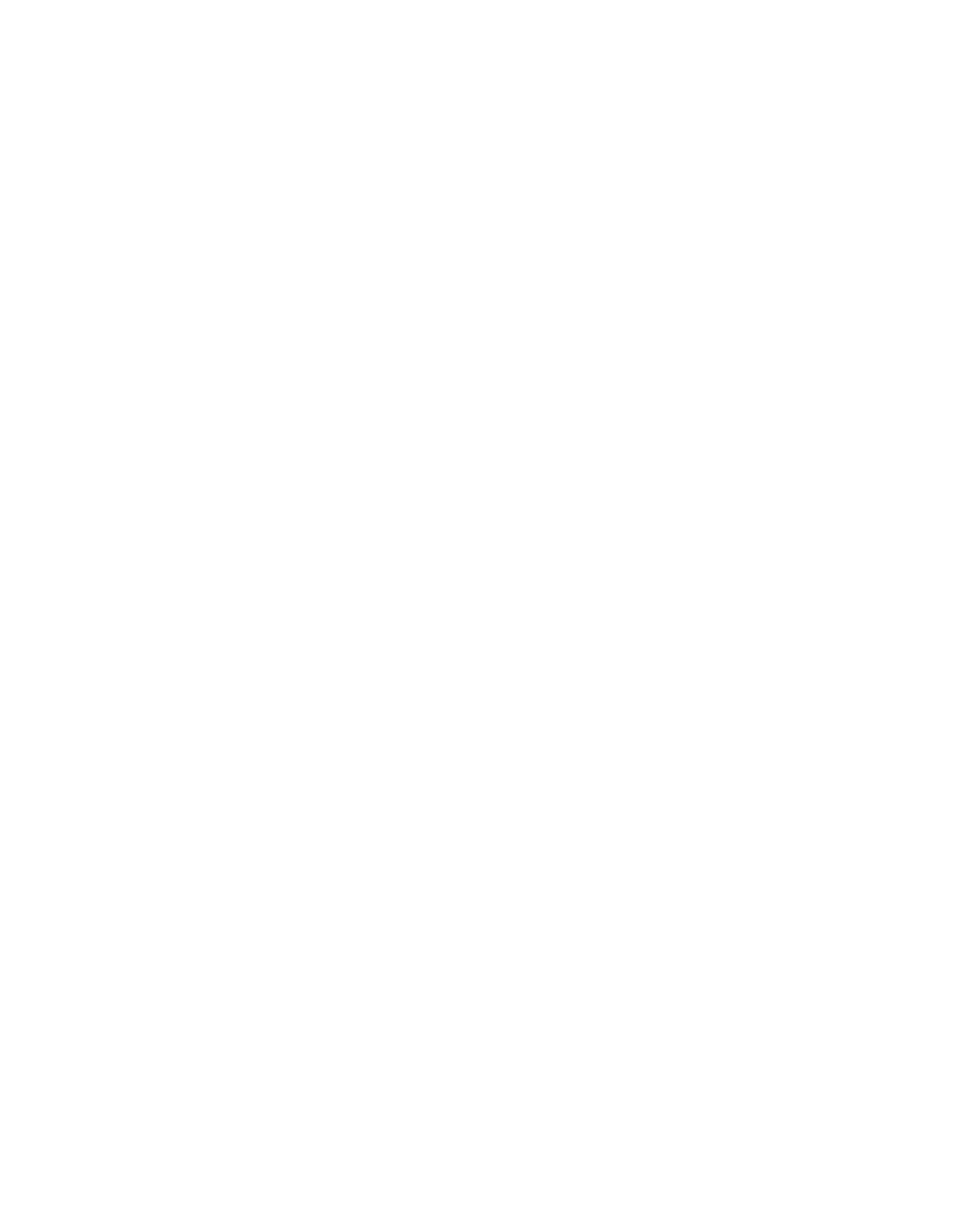## **Table of Contents**

| 1.0 |  |
|-----|--|
| 1.1 |  |
| 1.2 |  |
| 2.0 |  |
| 2.1 |  |
| 3.0 |  |
| 4.0 |  |

## **List of Tables**

Table 1.1: Wind Turbine Specifications Report Requirements: O.Reg. 359/09 .......................1.1

# **List of Appendices**

Appendix A Turbine Specifications from Manufacturer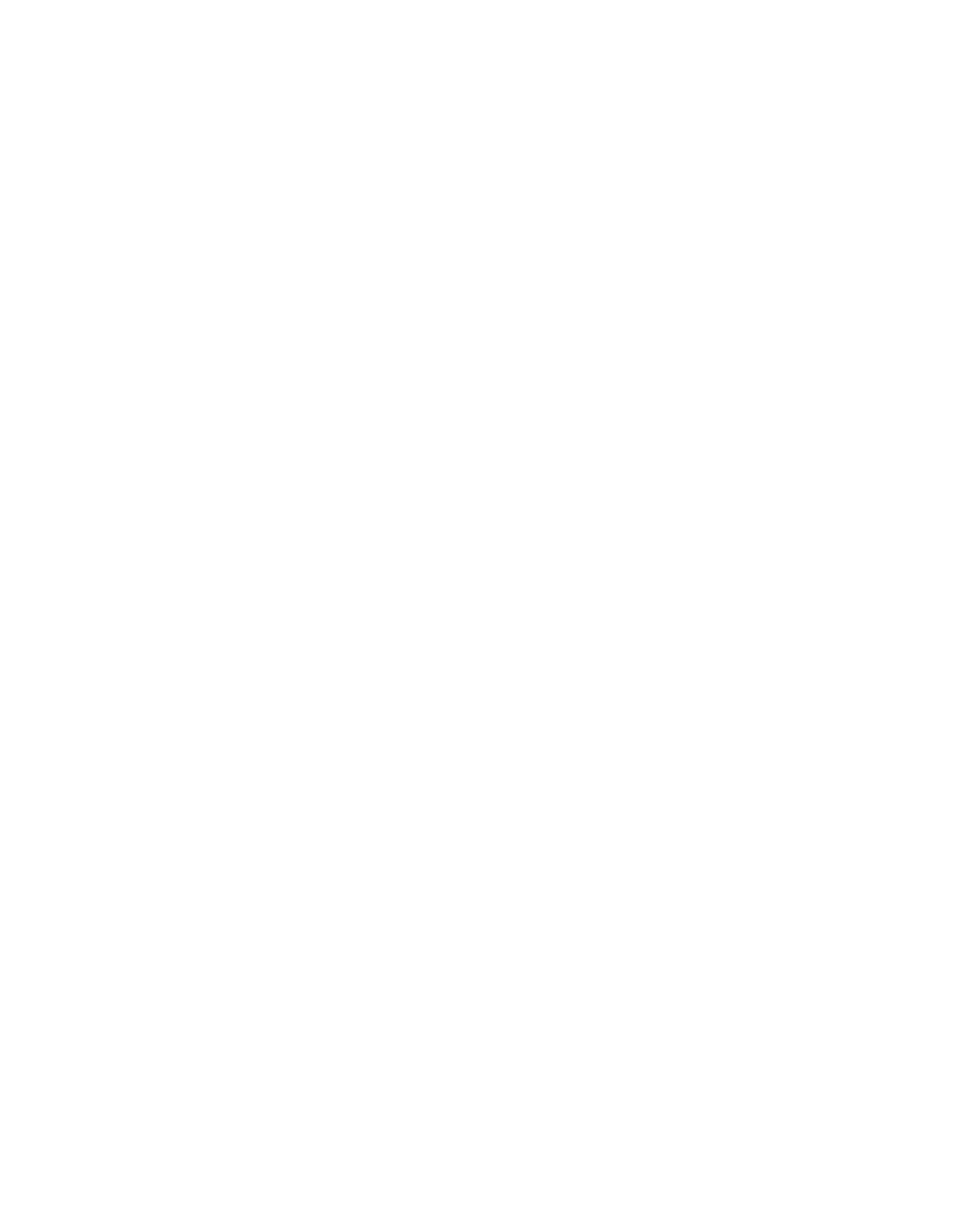## <span id="page-4-0"></span>**1.0 Introduction**

### <span id="page-4-1"></span>**1.1 PROJECT OVERVIEW**

wpd Canada Corporation (wpd) is a renewable energy development company based in Mississauga, Ontario and is dedicated to providing renewable energy for Ontario. Further information can be found on our website at [http://wpd-canada.ca.](http://wpd-canada.ca/) wpd is proposing to develop the Springwood Wind Project (the Project) in the Township of Centre Wellington, in Wellington County, Ontario, in response to the Government of Ontario's initiative to promote the development of renewable electricity in the province. The Project was awarded an Ontario Feed-In-Tariff (FIT) contract with the Ontario Power Authority (OPA) on May 3, 2010 (FIT Contract NO. F-000666-WIN-130-601).

The basic components of the Project include four REpower MM92-2.05 MW wind turbine generators with a total maximum installed nameplate capacity of 8.2 MW (FIT Contract maximum of 9.2 MW), step-up transformers located adjacent to the base of each turbine, a 44 kV underground electrical power line system, a switching station, and turbine access roads. Temporary components during construction include work and storage areas at the turbine locations and along access roads and laydown areas. The underground collector system will transport the electricity generated from each turbine to a switching station located on private property adjacent to the municipal road allowance on  $3<sup>rd</sup>$  Line. A copy of the Project Location and Project Study Area map is provided within the Project Description Report.

wpd has retained Stantec Consulting Ltd. (Stantec) to prepare a Renewable Energy Approval (REA) Application, as required under Ontario Regulation 359/09 - Renewable Energy Approvals under Part V.0.1 of the Act of the *Environmental Protection Act* (O. Reg. 359/09). According to subsection 6.(3) of O.Reg.359/09, the Project is classified as a Class 4 Wind Facility and will follow the requirements identified in O.Reg.359/09 for such a facility.

#### <span id="page-4-2"></span>**1.2 REPORT REQUIREMENTS**

This Wind Turbine Specifications Report is one component of the REA Application for the Project, and has been prepared in accordance with Item 13, Table 1 of O. Reg. 359/09 which sets out specific content requirements as provided in the following table (Table 1.1).

<span id="page-4-3"></span>

| <b>Table 1.1:</b>                                                                                                                                                                                                                                                         | Wind Turbine Specifications Report Requirements: O.Reg. 359/09 |                          |  |
|---------------------------------------------------------------------------------------------------------------------------------------------------------------------------------------------------------------------------------------------------------------------------|----------------------------------------------------------------|--------------------------|--|
| <b>Requirements</b>                                                                                                                                                                                                                                                       | <b>Completed</b>                                               | <b>Section Reference</b> |  |
| Provide specifications of each wind turbine, including make,<br>model, name plate capacity, hub height above grade, rotational<br>speeds and acoustic emissions data, including the sound<br>power level and frequency spectrum, in terms of octave-band<br>power levels. |                                                                | 2.1                      |  |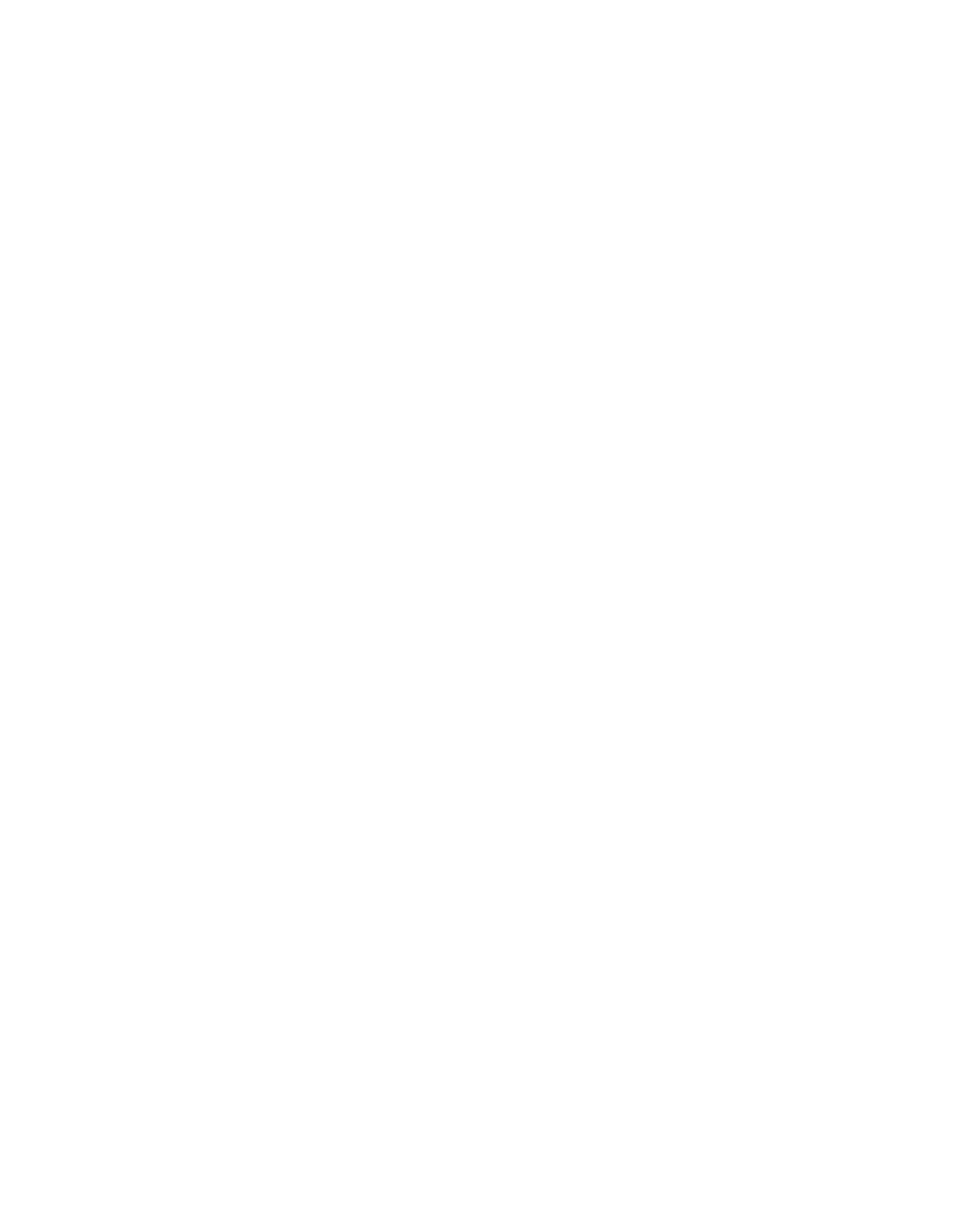## <span id="page-6-0"></span>**2.0 Wind Turbines**

#### <span id="page-6-1"></span>**2.1 SPECIFICATIONS**

The Project consists of four wind turbine generators (2.05 MW each) with a total nameplate capacity of 9.2 MW. The following table (**Table 2.1**) provides a description of the REpower MM92 wind turbine which will be used for the Project. Additional turbine specifications are provided in **Appendix A**.

| <b>REpower MM92 - Wind Turbine Specifications</b><br><b>Table 2.1:</b> |                                     |  |  |
|------------------------------------------------------------------------|-------------------------------------|--|--|
| Manufacturer                                                           | REpower                             |  |  |
| Model                                                                  | MM92                                |  |  |
| Name plate capacity (MW)                                               | 2.05 MW                             |  |  |
| Hub height above grade                                                 | 100 <sub>m</sub>                    |  |  |
| Blade length                                                           | 45.2 m                              |  |  |
| Rotor diameter                                                         | 92.5 m                              |  |  |
| Rotor sweep area                                                       | 6,720 m <sup>2</sup>                |  |  |
| Nominal revolutions (rotational speed)                                 | 7.8-15.0 rpm                        |  |  |
| Frequency                                                              | 60 Hz                               |  |  |
| Sound power                                                            | $5 \text{ m/s} - 101.7 \text{ dBA}$ |  |  |
|                                                                        | 6 m/s $-$ 103.4 dBA                 |  |  |
|                                                                        | 7 m/s - 104.2 dBA                   |  |  |
|                                                                        | $>8$ m/s $-$ 104.2 dBA              |  |  |

Each wind turbine consists of the following key components:

- Concrete tower foundation;
- Five steel tower sections;
- Nacelle (comprised of gearbox, electrical generator and housing);
- Three rotor blades;
- Hub (the structure to where the blades attach);
- Power convertor;
- Step-up transformer; and
- Electrical wiring and grounding.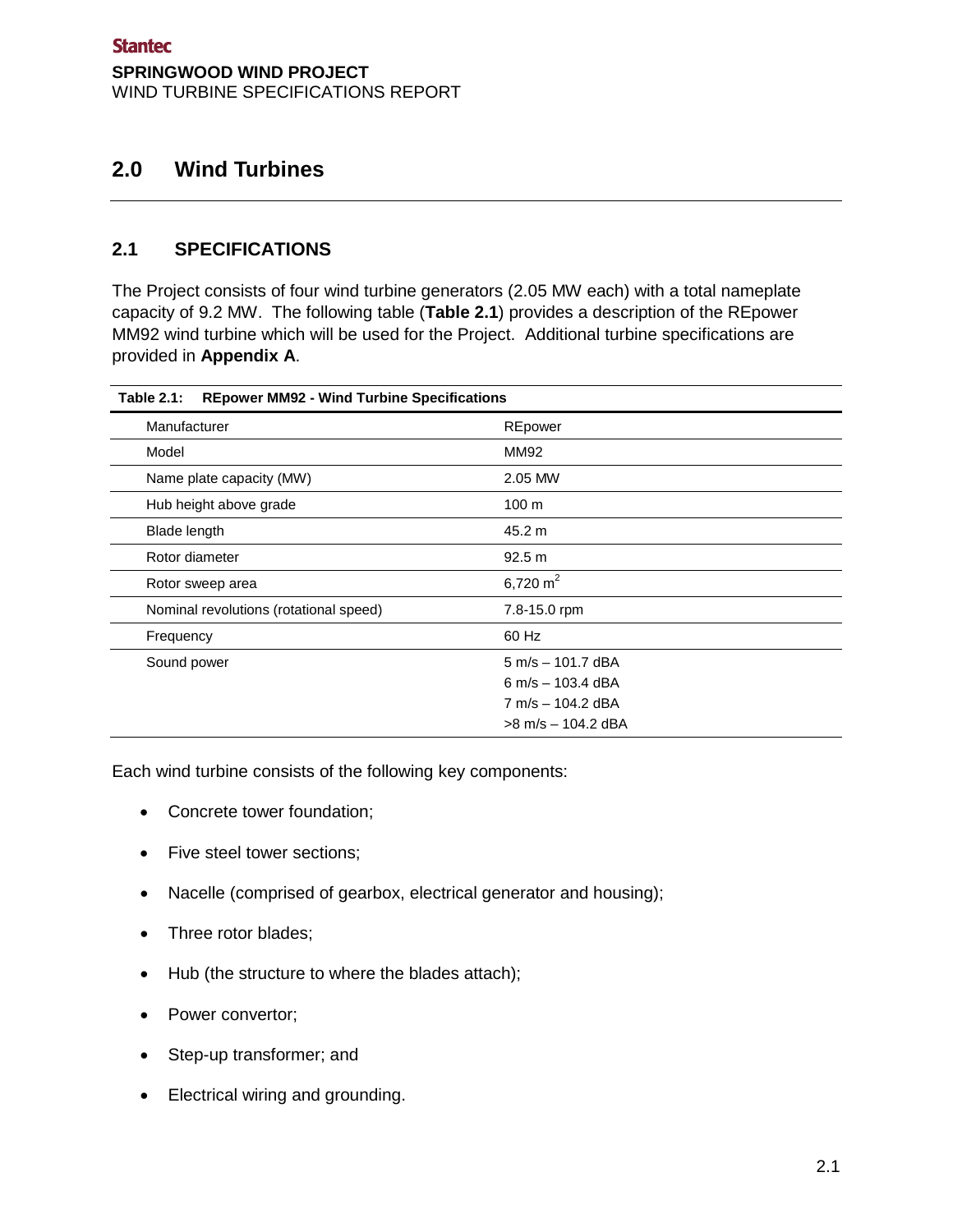#### **Stantec**

#### **SPRINGWOOD WIND PROJECT WIND TURBINE SPECIFICATIONS REPORT**

Wind Turbines September 2011

The tower would be supported by a concrete foundation, approximately 3 m deep, depending upon subsurface conditions. The turbine tower consists of tubular towers with flange connections. The tower height is 100 m.

The tower supports the nacelle which houses the main components of the wind turbine (comprised of gearbox, electrical generator and housing). The nacelle cover is made of glassfibre reinforced plastic and is accessible from the tower via a hatch in the base frame. A stepup transformer, located adjacent to the base of each wind turbine, is required to transform the electricity created in the nacelle to a standard operating power line voltage (i.e. 690 V to 44 kV). The converter is located within the nacelle and controls the energy conversion in the generator by feeding power to and from the grid.

The 92.5 m rotor supports three blades and a hub. The blade design comprises a strong structure to face high wind loads but also lightweight construction to minimize the load transmission of the nacelle. This is achieved by the use of glass-fibre reinforced plastic sandwich construction. The blades are 45.2 m in length. The pitch of the blades is adjustable, allowing maximum energy input from the wind and also acting as a braking system.

Electrical wiring includes a high voltage cable which runs down the turbine tower to the 44 kV switchgear located at the bottom of the tower. From the switchgear, underground 44 kV collector lines would carry the electricity from the turbines to the switching station.

Turbine tower lighting would be in accordance with Transport Canada Regulations and Standards as described in the Design and Operations Report.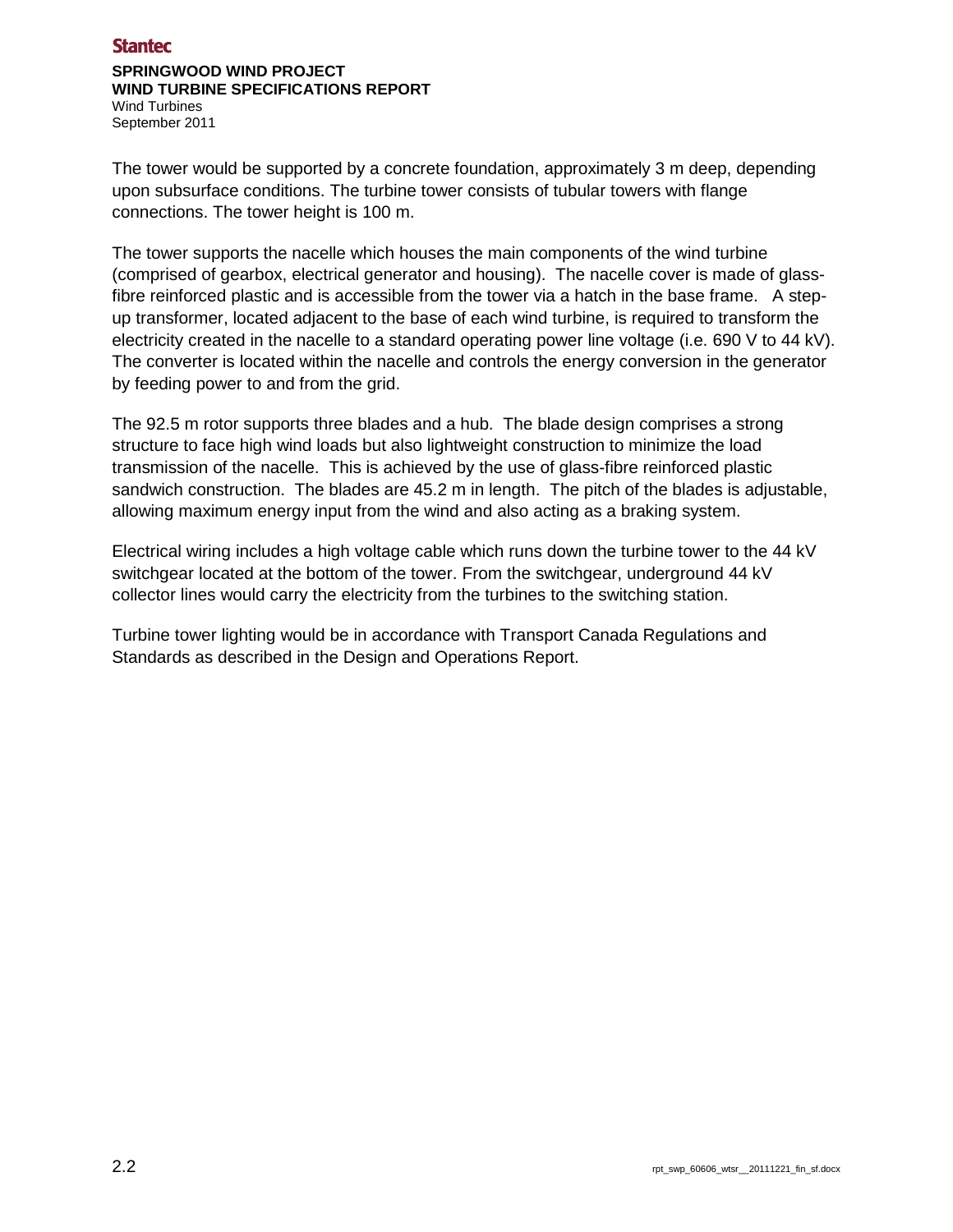## <span id="page-8-0"></span>**3.0 Closure**

The Springwood Wind Project Wind Turbines Specifications Report has been prepared by Stantec Consulting Ltd. for wpd in accordance with Item 13, Table 1 of O.Reg 359/09.

This report has been prepared by Stantec for the sole benefit of wpd, and may not be used by any third party without the express written consent of wpd. The data presented in this report are in accordance with Stantec's understanding of the Project as it was presented at the time of reporting.

**STANTEC CONSULTING LTD.**

aina Piddle

**Shawna Peddle Michael Candido** Senior Project Manager **Project Manager** Project Manager

stertil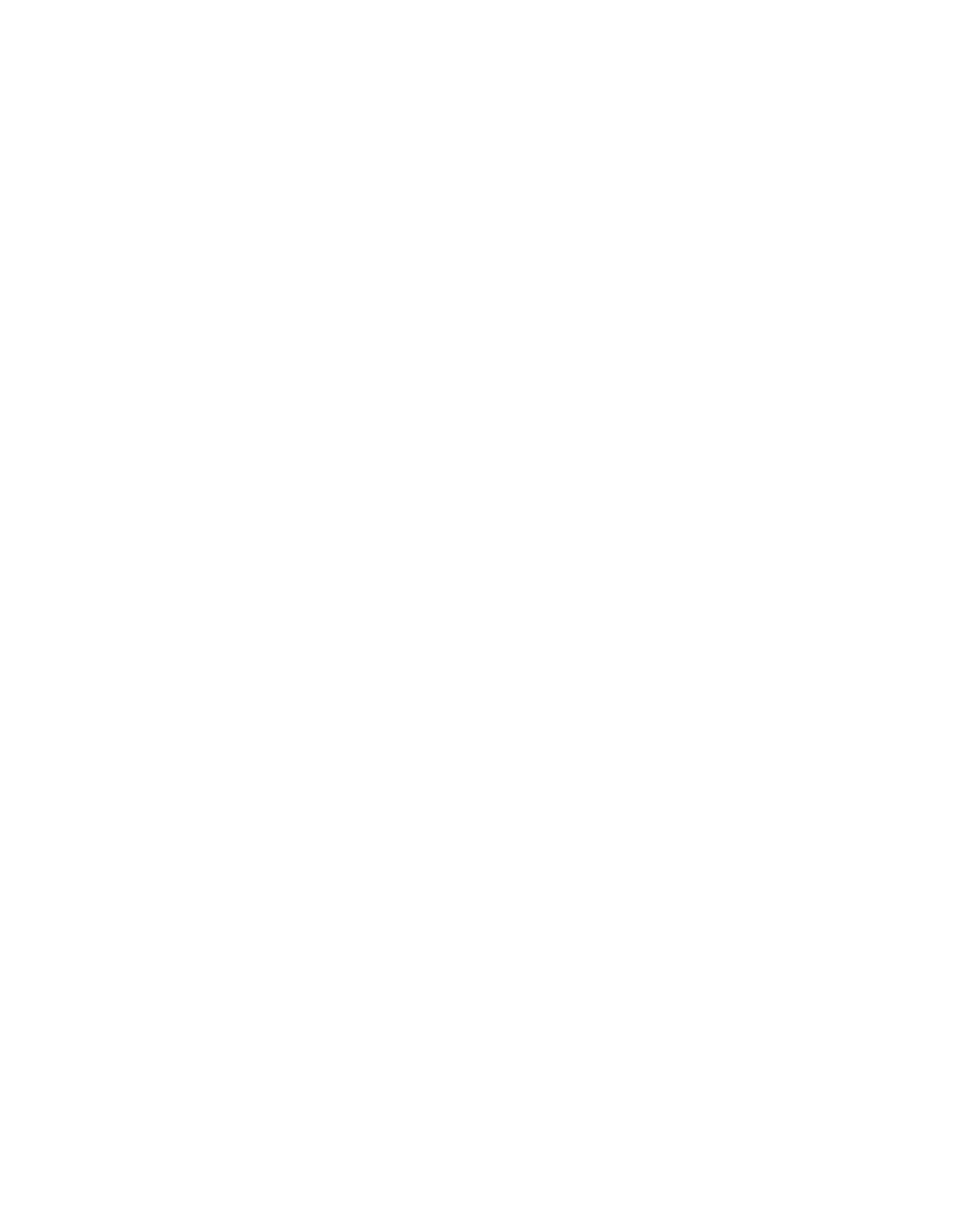## <span id="page-10-0"></span>**4.0 References**

O.Reg.359/09 - Ontario Regulation 359/09 - Renewable Energy Approvals Under Part V.0.1 of the Act under the Environmental Protection Act.